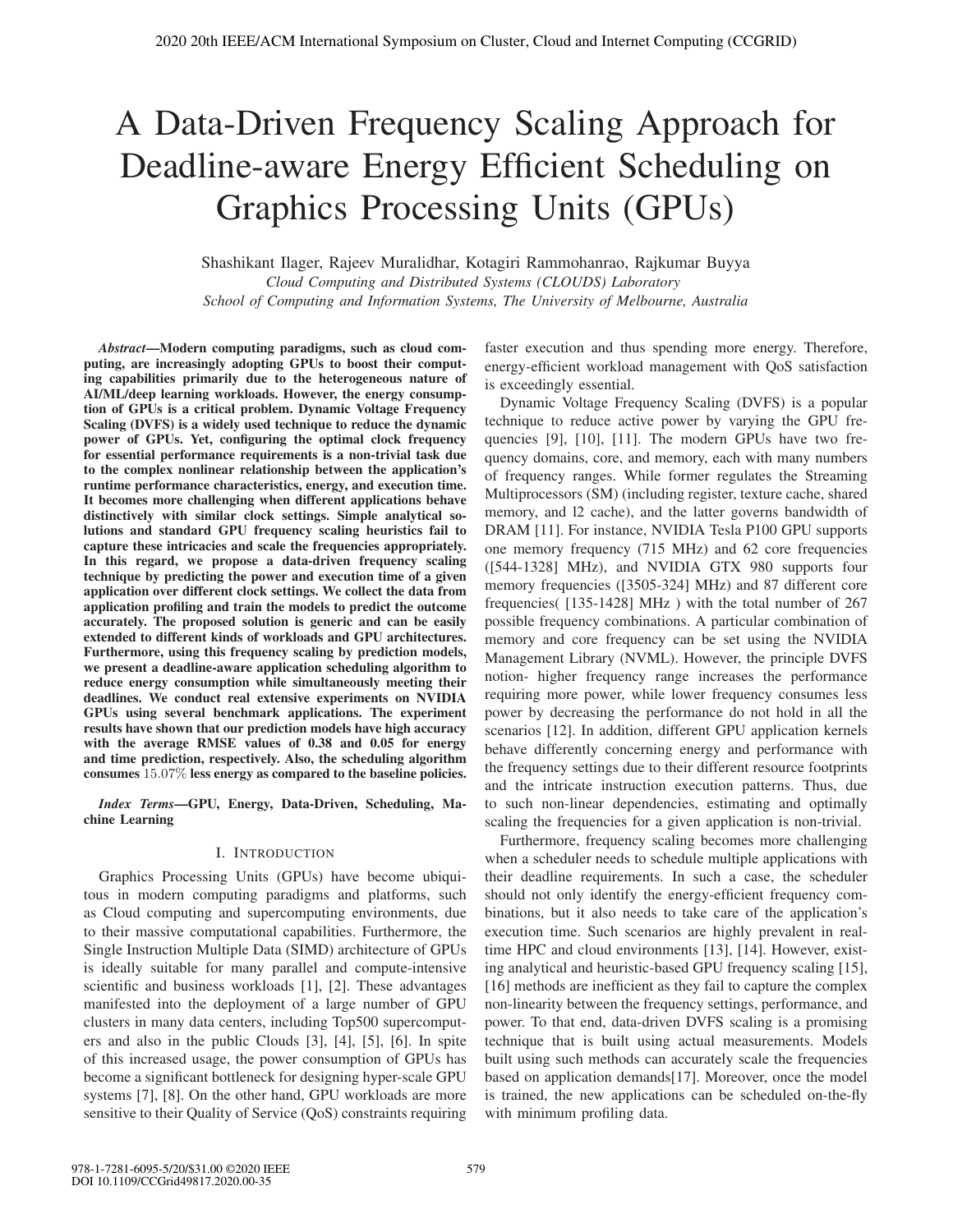In this paper, we present a data-driven approach for frequency scaling by observing key architectural, power, and performance counters and predicting the estimated application power and execution time. In addition, guided by these prediction models, we propose a deadline-aware energy-efficient scheduling algorithm that accurately scales the GPU frequency according to the application requirements. We use twelve applications for evaluation from two standard GPU benchmarking suites, Rodinia [18] and Polybench [19]. The training data is generated from profiling the applications using *nvprof*, a standard profiling tool from NVIDIA. Furthermore, several machine learning models are explored to accurately predict the energy and execution time of applications for the given frequency domains. Based on the experimental results, Cat-Boost, an ensemble-based gradient boosting learning model, is chosen for prediction modeling. We implement the prototype scheduling system and evaluate the proposed techniques on real platforms. The experimental results conducted on the NVIDIA GPU device, Tesla P100 (Pascal micro-architecture), have shown that our prediction models have high accuracy and the proposed scheduling algorithm consumes less energy as compared to the baseline algorithms.

In summary, we make the following key contributions:

- We propose a data-driven prediction model to accurately predict the energy and execution time of applications to assist the efficient frequency scaling configuration by observing key architectural, power, and performance counters and metrics.
- We design and present a deadline-aware energy-efficient application scheduling algorithm using the prediction models.
- We implement a prototype system and evaluate the proposed solution on a real platform using standard benchmarking applications
- We show the efficiency and efficacy of our proposed solution with extensive experiments, and results are compared and analyzed with the existing state-of-the-art solutions.

The remainder of the paper is organized as follows. Section II describes the DVFS background, motivation of the work, and system model. Section III presents the data-driven frequency scaling techniques. Section IV shows our proposed deadline aware energy-efficient scheduling algorithm. Section V describes the performance evaluation with the analysis of the results. The related work is explained in Section VI. Finally, Section VII draws the conclusions and future work.

## II. BACKGROUND MOTIVATION AND SYSTEM MODEL

#### *A. GPU DVFS*

The power consumption of a GPU (or any semiconductor logic block in general) is a combination of dynamic  $(P_{dynamic})$  and static power  $(P_{static})$ . The static power  $(P_{static})$  is related to the leakage and energy consumed when the system is idle, and usually it is managed by hardware and/or software using different sleep states [20]. However, large amounts of energy is spent on the dynamic power



Fig. 1: Power, time and clock relationship of different applications

 $(P_{dynamic})$  which is proportional to the run time of the workload. Performance management of GPU typically rely on the DVFS-based heuristics to regulate the dynamic power to save the energy. The frequency is normally regulated based on the application's utilisation parameters or system's temperature threshold throttling mechanisms [17]. Thus, the dynamic power can defined as below:

$$
P_{dynamic} \ \alpha \ V^2 F \tag{1}
$$

In Equation 1,  $F$  denotes the operating frequency, while V denotes the supply voltage. Based on the current operating frequency, a combination of hardware and software changes the frequency (and thereby the underlying voltage); certain frequency ranges can share the same voltage level. Furthermore, GPUs have multiple frequency domains  $F = \{f_{smclock}, f_{memclock}\}$ , regulating hardware components related to streaming multiprocessor or graphics processor and the memory components, respectively [12]. Thus, considering that, usually, hardware logic manages the voltage based on operating frequency, we focus on benefiting from regulating frequency and scaling it based on application behaviors.

## *B. Motivation*

Estimating the optimal frequency is a non-trivial problem due to the complex behaviors of applications regarding their energy consumption and execution time. To analyze this complexity, we plot the behavior of different applications towards energy and execution time by changing the core frequency of the GPU, as shown in Figure 1. These executions are from NVIDIA Tesla P100 GPU that has one memory frequency and 62 core frequencies. So we only vary the core frequencies. In Figure 1, we can observe that when the core frequency increases, energy consumption is not always linear.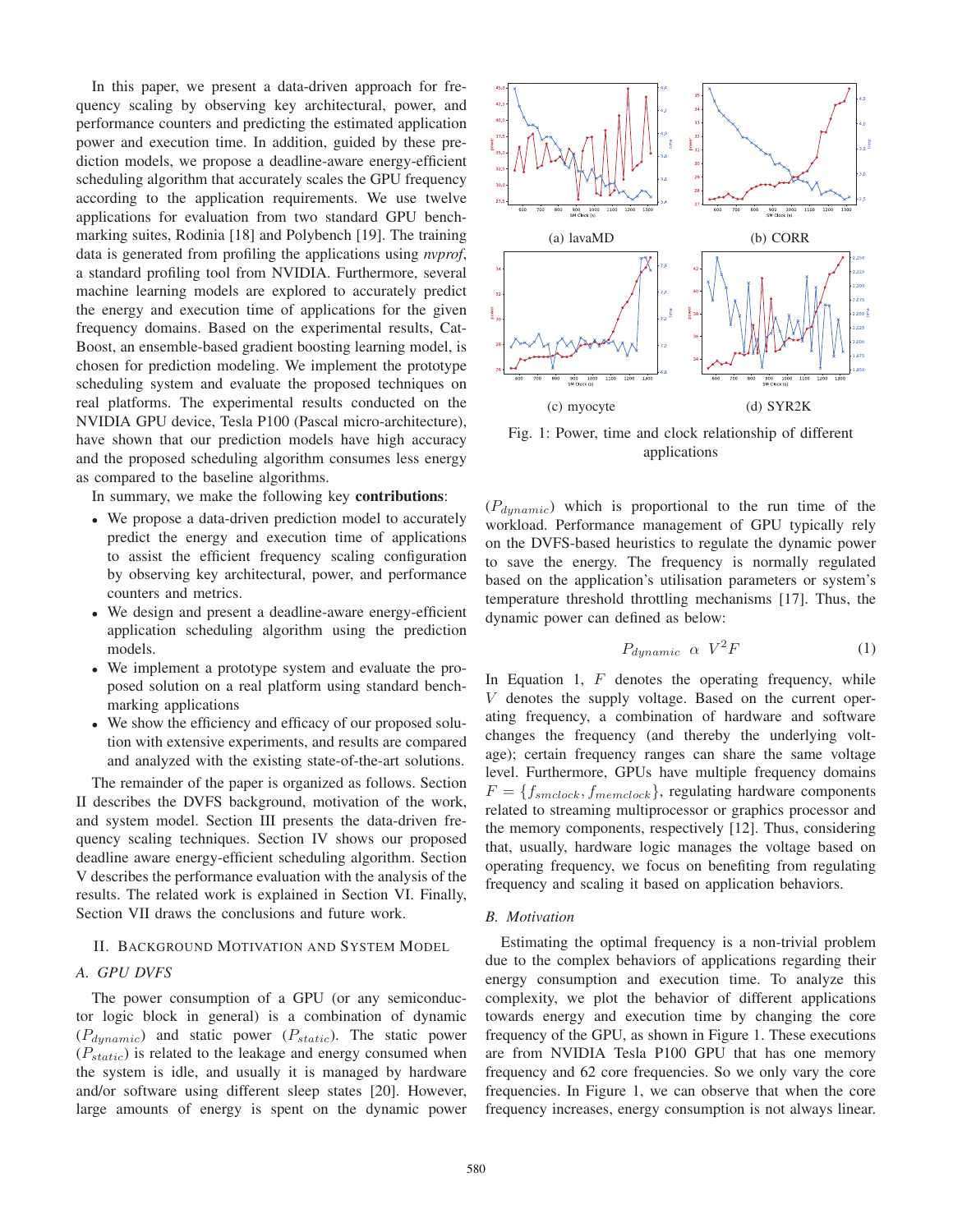

Fig. 2: System Model

And also, the lavaMD (Figure 1a) application has a completely inconsistent response to frequency variations. Furthermore, some application produces different functionalities between certain frequency range, for application CORR (Figure 1b), energy consumption has a non-convex curve between [730- 920] MHz. Similar nonlinear behavior is present in Figure 1c and 1d, where execution time and energy consumption have some unexpected spikes and dips in their energy response. Moreover, optimising such non-linear non-convex functions is an NP-hard problem [21]. Therefore, it is extremely challenging to find energy-efficient frequency combinations under the application's QoS constraints. Simple analytical models that linearly regulate the core frequencies are inaccurate and inefficient to reduce the energy or increase the performance [17]. Motivated by these factors, we model the frequency scaling problem based on the data-driven methods.

## *C. System Model*

A high-level system model of the proposed framework is shown in Figure 2. It is broadly classified into two parts, *predictive modeling* and *data-driven scheduler*. In the first part, we collect the training data that consists of three parts, profiling information, energy-time measurements, and respective frequency configurations. We then predict two entities for a given application and frequency configuration, i.e., energy consumption and execution time. Afterward, in the second part, the new applications arrive with the deadline requirements and minimal profiling data from a default clock frequency execution. The scheduler finds correlated application data using the clustering technique, and this data is used for predicting the energy and execution time over all frequencies. Finally, based on the deadline requirements and energy efficiency, the scheduler scales the frequencies and executes the applications. The important components of this framework are explained in the following sections.

# III. DATA-DRIVEN FREQUENCY SCALING FOR GPUS

In this section, we discuss the prediction models in detail, which include data collection, training, and model evaluation.

## *A. Feature Collections*

ML-based models are trained using real-time measurement data from the environment, and these models are used in the run time to predict the outcomes. In the case of GPU energy and performance prediction, several existing studies rely either on static source code metrics [16], [22], or on run time traces and profiling data [23]. The profiling based method is most suitable due to its ability to gather the real resource footprints and hardware counters of applications on particular GPU architectures, which is crucial to estimate energy and time accurately.

The input to our training model consists of (1) applications profiled features  $F = \{f1, f2, f3...fn\}$ , (2) respective GPU frequency pair  $\{f_{smclock}, f_{memclock}\}$ , and (3) energy and execution time measurements. The profiling features contain the information of an application's run time metrics related to its different hardware components utilization values, instruction counts, communication, and cache metrics, etc.

Applications: We have considered twelve different applications from two heterogeneous computing benchmark suites, Polybench [19] and Rodinia [18]. These two benchmark suites cover a wide range of applications. The Polybench suit covers many linear algebraic applications while the Rodinia suit covers different scientific applications. The details of these applications, including their domain and input specifications, are shown in Table I.

Profiling: For profiling the applications, we use *nvprof*, a standard profiling tool by NVIDIA for CUDA applications. Although NVIDIA has recently released new *nsigh-systems* tool kits for monitoring and profiling, they do not support many existing GPU architectures and CUDA versions, so we use *nvprof*. We have also used the *nvidia-smi* toolkit, which is built on top of *nvml* library, a C-based API for monitoring and managing various states of the NVIDIA GPU devices. This tool allows application users to set the supported GPU application clocks and also to measure the energy consumption metrics.

We have developed Python scripts to collect the profiling metrics that runs all the applications iteratively on different frequency domains supported by GPU. Initially, we collect all the available metrics provided by *nvprof* using *–metrics all* argument and export the output in *csv* format. The energy and execution time are gathered by running applications separately to avoid the effect of profiling on these metrics.

We collect metrics from every alternative clock pair of the Tesla P100 GPU from its supporting 62 combinations of core and memory frequencies to reduce the data collection time. It is important to note that, some applications take up to ten minutes for each profiling session as *nvprof* replays the application kernels over several passes to collect the metrics. The *nvprof* provides more than 120 metrics of GPU counters for each execution. For the sake of brevity, we list the top twenty features that dominate in energy and execution time prediction in Table II. The details about selecting these features are explained in feature analysis Section III-C. Here, the features *sm* (SM's utilisation level) is collected from *nvidiasmi dmon* API and remaining all are from *nvprof*.

These collected application profiling metrics, along with the frequency configuration, energy, and time metrics, constitute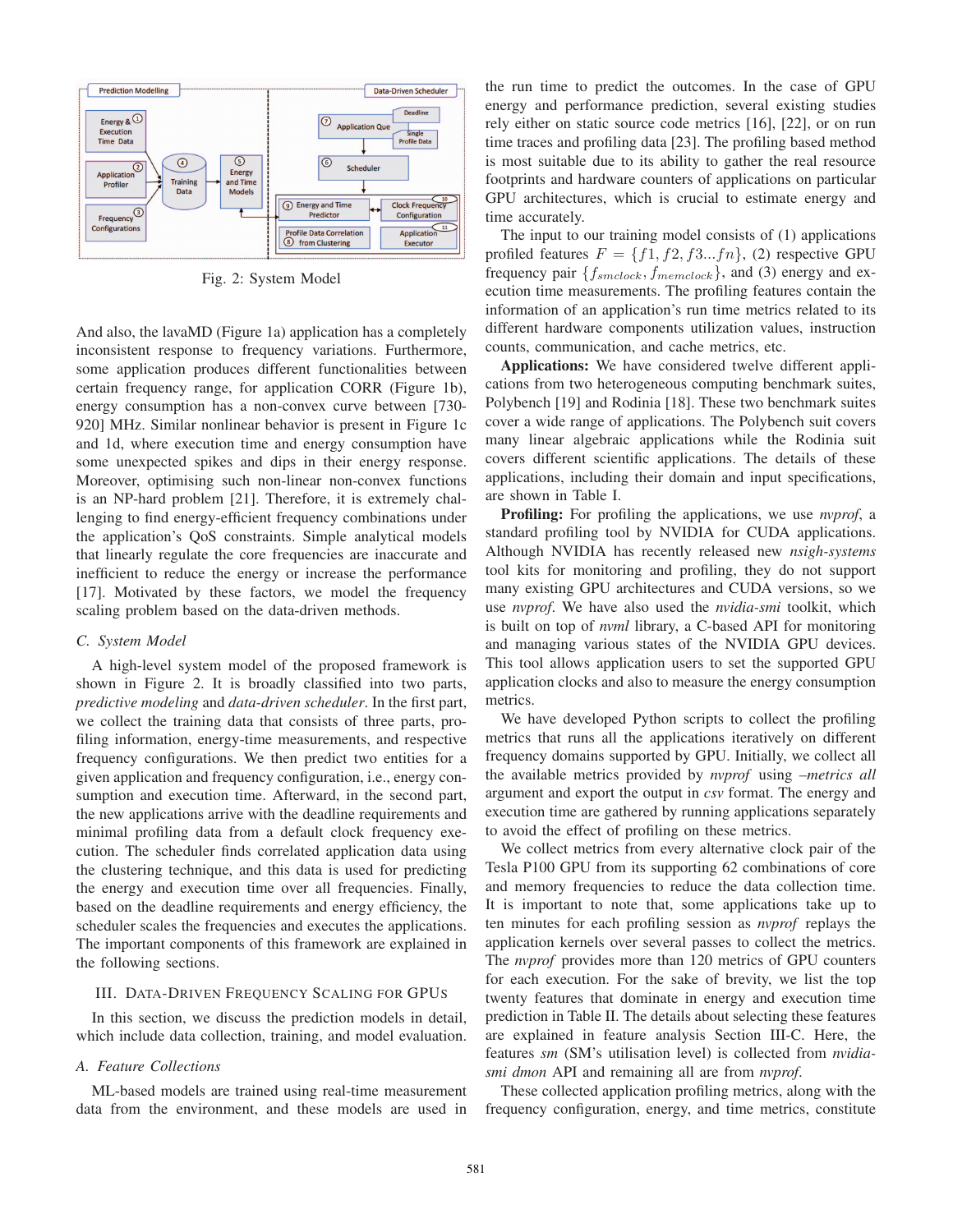| <b>Application</b>   | Domain/Description                             | <b>Suite</b> | Input                              |
|----------------------|------------------------------------------------|--------------|------------------------------------|
| particlefilter_naive | Medical Imaging                                | Rodinia      | $-x$ 128 -y 128 -z 10 -np 1000     |
| particlefilter_float | Medical Imaging                                | Rodinia      | $-x$ 128 -y 128 -z 10 -np 1000     |
| myocyte              | <b>Biological Simulation</b>                   | Rodinia      | 10000, 1000, 1                     |
| lavaMD               | Molecular Dynamics                             | Rodinia      | $-$ boxes $1d$ 50                  |
| Backprop             | Pattern Recognition                            | Rodinia      | 983040                             |
| <b>SYRK</b>          | Symmetric rankk operations                     | Polybench    | M 1024, N 1024                     |
| SYR <sub>2</sub> K   | Symmetric rank2k operations                    | Polybench    | M 2048, N 2048                     |
| <b>GEMM</b>          | Matrix Multiply $C = A \times B +$<br>C        | Polybench    | NI 2048, NJ 2048, NK 2048          |
| COVAR                | Covariance Computation                         | Polybench    | M 2048, N 2048                     |
| <b>CORR</b>          | Correlation Computation                        | Polybench    | M 2048, N 2048                     |
| <b>ATAX</b>          | Matrix Transpose and Vector<br>Multiplication  | Polybench    | NX 16384, NY 16384                 |
| 2MM                  | 2 Matrix Multiplications ( $D=A.B$ ; $E=C.D$ ) | Polybench    | NI 4096, NJ 4096, NK 4096, NL 4096 |

TABLE I: Description of applications

| Power                            | <b>Time</b>                 |  |  |
|----------------------------------|-----------------------------|--|--|
| sm                               | sm                          |  |  |
| sm clock                         | 12 tex read hit rate        |  |  |
| 12 tex read hit rate             | 12 tex read transactions    |  |  |
| tex_cache_throughput             | tex cache transactions      |  |  |
| ipc                              | dram write transactions     |  |  |
| flop_dp_efficiency               | ipc                         |  |  |
| shared_load_throughput           | inst executed shared loads  |  |  |
| stall exec dependency            | gst efficiency              |  |  |
| stall inst fetch                 | inst_replay_overhead        |  |  |
| eligible_warps_per_cycle         | inst executed shared stores |  |  |
| stall_constant_memory_dependency | 12_read_throughput          |  |  |
| pcie_total_data_transmitted      | gst_throughput              |  |  |
| dram_read_transactions           | warp_execution_efficiency   |  |  |
| dram_read_bytes                  | dram_read_bytes             |  |  |
| issue slots                      | local_store_throughput      |  |  |
| 12_tex_write_throughput          | gld_efficiency              |  |  |
| inst bit convert                 | global_store_requests       |  |  |
| 12_global_load_bytes             | stall_memory_throttle       |  |  |
| gld_requested_throughput         | dram_utilisation            |  |  |
| pcie total data received         | inst fp $32$                |  |  |

TABLE II: Features used in energy and time prediction (top 20)

the total training data, which are then used to build predictive models.

### *B. Prediction Models*

When building any predictive models, it is often required to test the suitable candidate algorithms and adopt the model that works best for the given input training data and the problem domain. In this regard, the prediction of energy and execution time requires regression-based machine learning (ML) models. We have investigated several suitable candidate ML algorithms, including Linear Regression (LR), lasso-linear regression (Lasso), and Support Vector Regression (SVR). Also, we explored ensemble-based gradient boosting techniques, eXtreme Gradient Boosting (XGBoost), and CatBoost. The goal is to build energy and execution time prediction models for each GPU device to assist the frequency configuration. To that end, prediction models are trained for two outputs, i.e., energy  $(E)$  and execution time(T). The profiling data from all the applications are partitioned into training and testing datasets with 70% and 30%, respectively.

The input feature set now includes a set of tuples with each tuple having profiled features and frequency combination i.e,

 $F = \{f_1, f_2, f_3, ... f_n\} \cup \{f_{smclock}, f_{memclock}\}\$  while the two models output predicted energy consumption  $P$  and execution time T.

We use the sci-kit learn package [22] to implement the LR, Lasso, and SVR. For XGBoost and CatBoost, the standard python packages are used that are publicly available  $1^2$ . A few of the profiling parameters from *nvprof* are categorical, representing different components utilization as low, mid, and high. Among a total of 120 features collected, 15 features were categorical including dram\_utilisation,  $double\_precision\_fu\_utilisation$ . Only numerical features are used in the models except for CatBoost. However, Cat-Boost is specifically designed to work with the categorical or mixed data, and it has an efficient way of representing the categorical variables. Here, the categorical features are transformed into numerical features by the technique of order target statistics.

The parameters for each of the algorithms are the default and self-explanatory in our implementation. To avoid overfitting of the models, we adopt the leave-one-out crossvalidation, where we exclude the data from a particular application in training and evaluate this model with the excluded application's test data. This helps to assess the robustness of models, and proven efficiency will help to use these offline trained models for new applications without retraining the models.

The goodness of fit is measured using the Root Mean Square Error (RMSE) metric, which is a standard evaluation metric in regression-based problems [23]. The RMSE is defined as:

$$
RMSE = \sqrt{\frac{1}{n} \sum_{i=0}^{n} (y_i - y^i)^2}
$$
 (2)

In Equation 2,  $y_i$  is the observed value,  $y^i$  is the predicted output variable by prediction model, and  $n$  is the total number of predictions. The value of RMSE represents the standard deviation of the residuals or prediction errors. It also indicates how far are the data points from the model fitted line. Thus, lower RMSE values are preferred.

1https://catboost.ai/

<sup>2</sup>https://github.com/dmlc/xgboost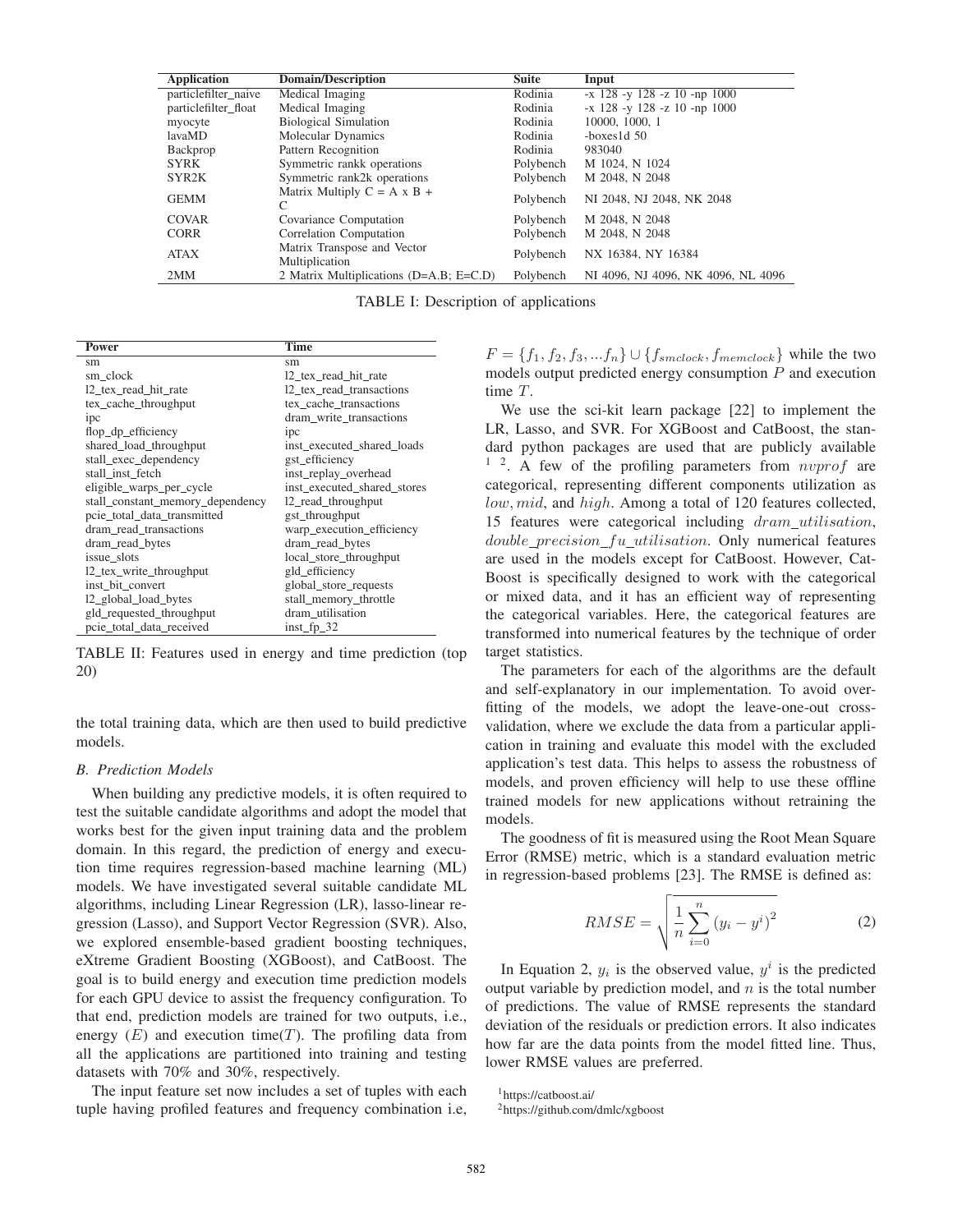

Fig. 3: Performance of different models for energy and execution time prediction (lower RMSE value is preferred)

The performance of different algorithms is shown in Figure 3. Here, we can observe that the CatBoost has the lowest RMSE value of 0.38 in energy prediction, indicating residuals or prediction errors are less, and its predictions are more accurate. We observed that linear models like LR, SVR, and Lasso perform worst in estimating energy and slightly better in predicting the execution time. It is because energy consumption has more non-linearity with the input features than the execution time, and simple linear models do not perform well at it. While in execution time prediction (Figure 3b), both XGBoost and CatBoost has equal performance (RMSE value of 0.05). As the performance of the CatBoost is promising in both models, we choose it as our prediction algorithm.

We perform hyperparameter tuning to further optimize the CatBoost model; we use the grid search technique over the parameter space. The results of the grid search are shown in Table III. Here, the parameters iterations and depth decides the number and size of the decision trees while learning rate is used for reducing the gradient step. The  $l2 \text{\_leaf\_reg}$ represents the coefficient at the L2 regularisation term of the cost function.

#### *C. Feature Analysis*

We carry feature analysis to understand the importance of individual features towards the performance of the prediction model. It also represents the features that are highly influential on the prediction output.

Figure 4 indicates the Feature Importance  $(F.I)$  score of different features. We plot the twenty most significant features sorted in descending order of their score. Here, F.I value represents the difference between the loss value of the model with and without that feature. The model without this feature is similar to the one that would have been trained if this

| <b>Catboost model</b> depth l2_leaf_req iterations learning_rate |  |      |      |
|------------------------------------------------------------------|--|------|------|
| Power                                                            |  | 1200 |      |
| Time                                                             |  | 1200 | 0.03 |

TABLE III: Optimal parameters obtained for CatBoost from grid search technique

feature was excluded from the data set. Since, *RMSE* is our loss function, the F.I score on y axis shows change in *RMSE* value.

We can observe from Figure 4a and Figure 4b, different types of features contribute to different magnitude while predicting energy and time of application, respectively. In both cases, feature sm, which represents the streaming multiprocessor's utilization, has the highest F.I score showing its high impact on the energy and time. Furthermore,  $sm\_clock$ is the second most important feature in predicting energy, reflecting a direct correlation between energy and frequency clock settings. Please note, since our testbed GPUs (Tesla-P100) have only one memory frequency  $(f_{memclock})$ , it does not feature in the top twenty features as there is no variation introduced by it in the data set. For the system with multiple  $f_{\text{memclock}}$ , it is expected that it would have a significant effect on the model's performance. We can also observe from time model in Figure 4b, different features present when compared to the energy model (Figure 4a). A total of 5 features are in common between two models. The features related to l2 cache and stall dependencies have more impact in the energy model, while in time prediction, separate features like  $inst\_executed\_shared\_stores, \ inst\_fp\_32$  have occurred in top 20 features showing the higher co-relation between execution time and the metrics related to instruction count.

To further analyze the impact of the number of features on the prediction model's performance, we carry a threshold analysis. Here, features are sorted based on their F.I score, and recursively added to the training data set, and resulting loss value (*RMSE*) is calculated accordingly. As shown in the Figure 5, for both the power and time model, the top 20 features are sufficient enough to achieve the reasonable performance with excellent RMSE value and further inclusion of features do not yield much improvement in the result without increasing the training cost.

#### *D. Feature Correlation with Clustering*

The prediction models need exhaustive application profiling data from multiple frequency combinations. However, profiling every new application is tedious and infeasible in real-time. Thus, using the existing data and correlating with the new application is a common practice in profiling-based predictive modeling scenarios [24]. In such a case, a new application should have at least one set of profiling data of one frequency combination; we take the default clock as a reference for this. We generate the clusters based on already collected exhaustive data and predict the cluster label for a new application. Furthermore, a highly correlated application within the cluster is chosen from simple heuristic, i.e., application with the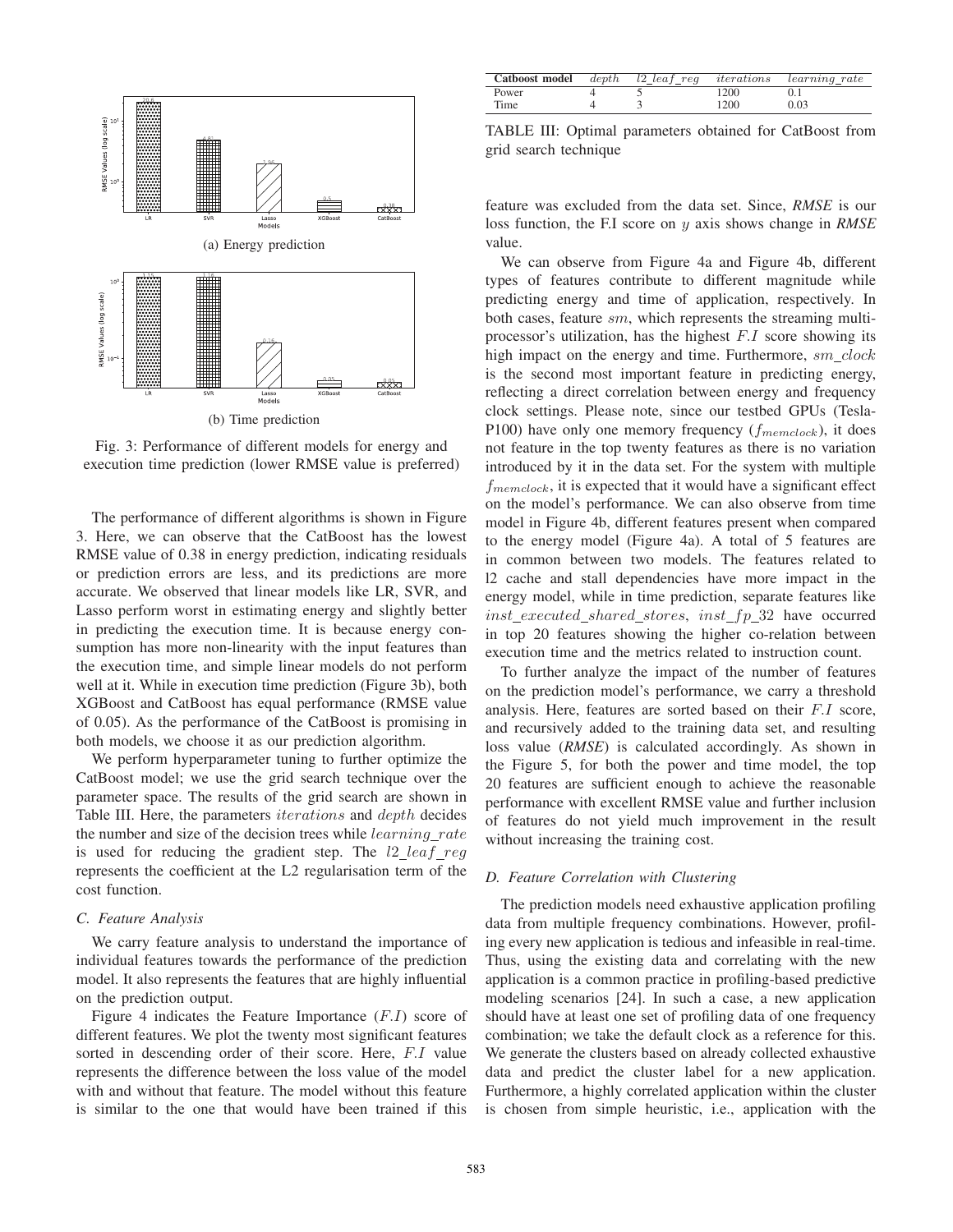

(a) Energy prediction model (b) Time prediction model

Fig. 4: Top 20 features sorted based on Feature Importance (F.I) score (difference in loss value with and without the feature)



Fig. 5: Threshold analysis of features

lowest absolute difference in execution time is selected to further match the application performance-similarity.

We use the same set of twelve applications to perform this analysis. To generate the clusters, we use K-means. We found that an optimal number of clusters is five based on the weighted sum of the squared error metric. Applications belonging to a different group and their correlated application can be seen in Table IV. The cluster-3 has only one application, i.e., 2MM, suggesting the essence of having a still more number of applications in the sample space to have at least two or more applications in each cluster. The robustness of this method is evaluated by predicting the execution time and energy for all the applications using the profile data of corresponding correlated applications. The average RMSE value of 3.19 and 1.11 is achieved for energy and time prediction, respectively, proving the feasibility of this method.

# IV. DEADLINE AWARE APPLICATION SCHEDULING BY DATA-DRIVEN DVFS

The advantages of power and performance estimations of GPU workloads are manifold. It is used in resource management techniques like scheduling [14], power capping[25], and also in the analysis of performance bottlenecks of workloads [10]. In this work, we propose deadline aware energy-efficient application scheduling guided by the data-driven DVFS.

| <b>Applications</b>  | <b>Cluster label</b> | Correlated application |
|----------------------|----------------------|------------------------|
| particlefilter_naive | $\Omega$             | particlefilter_float   |
| particlefilter float | $\theta$             | particlefilter naive   |
| myocyte              |                      | lavaMD                 |
| lavaMD               |                      | myocyte                |
| Backprop             | 2                    | <b>ATAX</b>            |
| <b>SYRK</b>          |                      | particlefilter_float   |
| SYR2K                |                      | particlefilter naive   |
| <b>GEMM</b>          |                      | <b>CORR</b>            |
| <b>COVAR</b>         |                      | <b>CORR</b>            |
| <b>CORR</b>          | 4                    | <b>COVAR</b>           |
| <b>ATAX</b>          | 2                    | Backprop               |
| 2MM                  | 3                    | 2MM                    |

TABLE IV: Cluster labels and correlated app

The workload model of our scheduling is shown in Figure 6a. It consists of a set of applications represented as a vector  $W = \{A_1, A_2, A_3, A_n\}$ , with their own arrival and deadline times, represented as vectors  $A = \{a_1, a_2, a_3, ..., a_n\}$  and  $D =$  $\{d_1, d_2, d_3, ..., d_n\}$  where  $\forall a_i \in A$  and  $\forall d_i \in D$ , respectively.

As illustrated in Figure 6, the power curve for individual applications are non-linear with their execution time. The objective is to configure the frequency that meets application  $A_i$ 's deadline  $d_i$  and also has the lowest energy consumption according to it's power curve. Therefore, considering the energy consumption of application i is  $P_i$ , then reducing the overall GPU energy consumption is formulated as a minimisation problem as below:

minimize 
$$
P_{total} = \sum_{i}^{n} P_{i}
$$
  
subject to  $\forall T_{i} \leq d_{i}$  (3)

In the above Equation 3,  $T_i$  is application's execution time. The objective function minimises the total GPU energy consumption and the constraint makes sure that application is executed within the deadline. However, solving Equation 3 is equivalent to constrained global optimization which is an NP-hard problem [26]. As it is impractical to find an optimal solution in real-time, we present a heuristic algorithm in order to reduce the problem complexity suitable for on-line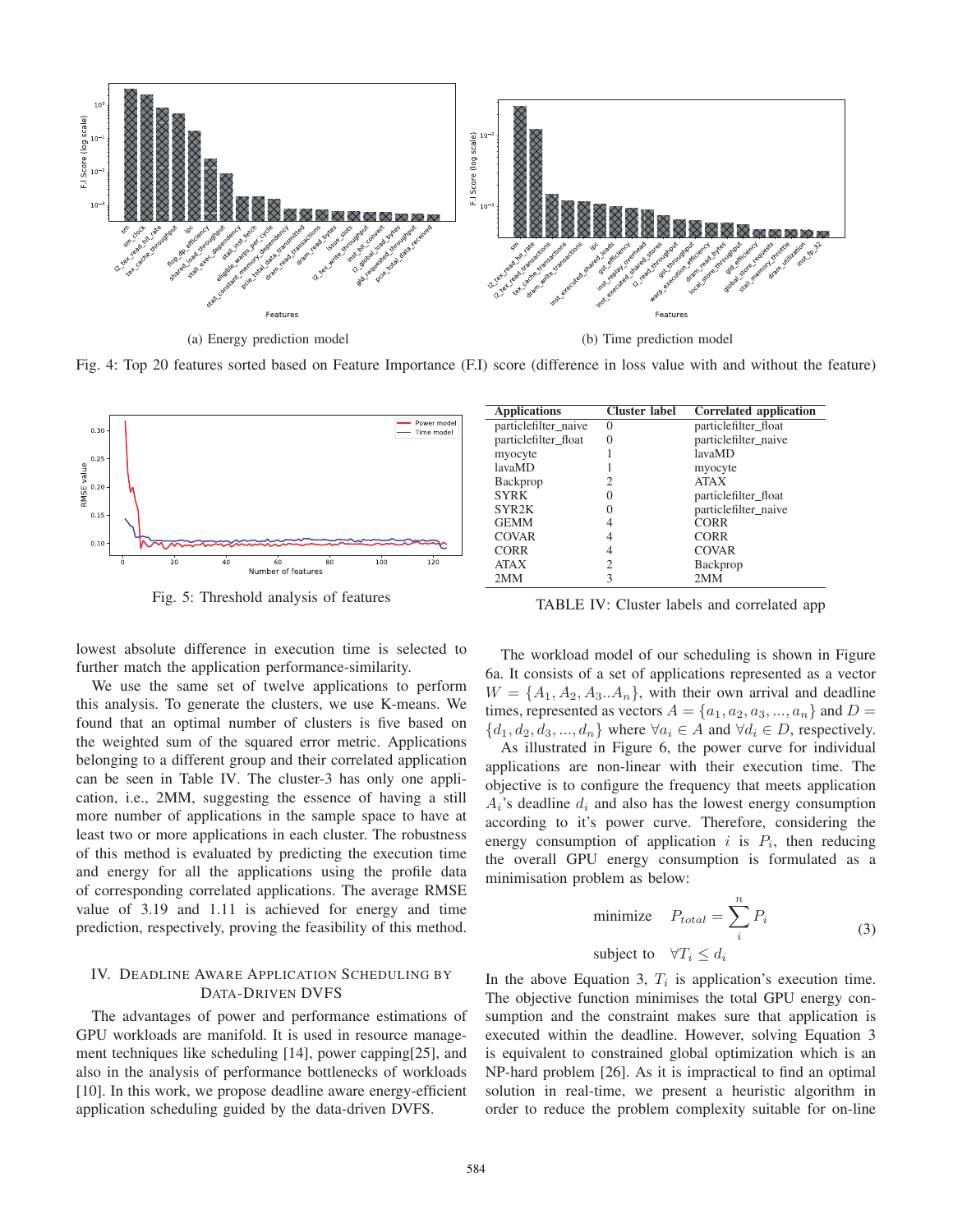

Fig. 6: Workload and Power-Execution time models

|       | Algorithm 1 Deadline-aware Scheduling by Data-Driven |  |  |
|-------|------------------------------------------------------|--|--|
| DVFS. |                                                      |  |  |

Inputs: 1:  $W$  : list of applications to be executed (workload) 2:  $D$  : list of application's deadline (d) Output: GPU application clock and schedule 3: while true do 4: jobQue ← GETCURRENTARRIVALJOBS(W)<br>5: jobQue ← SORT(jobQue, key= D, order= a 5: jobQue ← SORT(jobQue, key= D, order= asc)<br>6: clockList ← GETGPUSUPPORTEDCLOKS(devic 6: clockList  $\leftarrow$  GETGPUSUPPORTEDCLOKS(deviceID)<br>7: **for each** *job* in jobQue **do** for each  $job$  in jobQue do 8: predictionInput ← GETCORRELATEDDATA(job)<br>9: minPower ← MAX 9: minPower  $\leftarrow$  MAX<br>10: maxTime  $\leftarrow$  *iob.d* 10: maxTime  $\leftarrow job.d$ <br>11:  $(f_{smclock}, f_{memcl}$ 11:  $(f_{smclock}, f_{memclock}) \leftarrow \text{NULL}$ <br>12: **for each** *clock.Set* in clockList for each clockSet in clockList do 13:  $P_{job} \leftarrow \text{PREDICTPWR}(\text{predictionInput}.clockSet)$ 14:  $T_{job} \leftarrow \text{PREDICTTIME}(predictionInput.closeSet)$ 15: if  $P_{job} <$  minPower and  $T_{job} <$  maxTime then 16: minPower  $\leftarrow P_{job}$ 17: maxTime  $\leftarrow T_{job}$ 18:  $(f_{smclock}, f_{memclock}) \leftarrow clockSet$  $19:$  end if 20: end for 21: SETGPUAPPLICATIONCLOCK $(f_{smclock}, f_{memclock})$ 22: if not  $(f_{smclock}, f_{memclock})$  NULL then 23: EXECUTE(job) 24: end if 25: end for 26: end while End

scheduling and find a near-optimal solution within reasonable amount of time.

The Algorithm 1 shows the proposed scheduling algorithm for deadline-aware application scheduling with the data-driven DVFS. Its objective is to reduce the energy while meeting the application's deadline and it is achieved by generating an efficient schedule sequence and also suitably scaling the GPU frequencies. The algorithm takes the application list, and their corresponding deadlines as an input and outputs suitable predicted clock and scheduling sequence for applications.

First, according to application arrival time, the available jobs

are sorted based on the deadlines in ascending order (line 4,5) to make sure the jobs with the earliest deadline are executed first. Considering the new arrived application has only default clock input profile data, we find its correlated application and use it's exhaustive profile data for prediction (as explained in Section III-D). Furthermore, the power and execution time is predicted for all the supported GPU frequency clock sets (lines 12-14) using the prediction models proposed in Section IV. For a given job, the clocks which have the lowest power consumption and also the predicted execution time less than its deadline is selected (15-18). Finally, the selected application clock is configured, and the application is executed.

The time complexity of Algorithm 1 is polynomial. Assuming we have  $n$  jobs to be scheduled on a GPU with  $c$ number of clocks. The sorting of jobs requires a worst-case time complexity of  $n \log n$  (line 5). Furthermore, each job has to be evaluated on all clock-sets and executed, which has a time complexity of  $nc$  (line 7-20). Hence, the total complexity will be  $(n \log n + nc)$ . Considering c is a constant for any given GPU, the Algorithm 1 has polynomial time complexity of <sup>O</sup>(nlogn).

## V. PERFORMANCE EVALUATION

We discuss the implementation of our proposed algorithm integrated with the prediction models. We also analyze and discuss the results compared to baseline algorithms.

## *A. Implementation*

We implemented the proposed scheduling framework using Python language. We developed a multithreaded application where the main thread executes the algorithm 1's logic and invokes the application execution files. Additionally, it also launches two other background threads, one to collect the GPU data related to energy metrics (by running bash scripts with  $nvidia - smi dmon$ ) and other kills the background thread once the application execution is done. Furthermore, the application clocks are predicted based on the proposed model in Section IV, and these predicted clocks are set before executing the scheduled application using the NVML's nvidia − smi's API.

## *B. Experimental Setup*

We use Grid'5000 testbed [27] for our experiments. It is a large-scale flexible testbed for experiment-driven research, specifically, designed for experimental evaluations of the energy-efficient techniques [27]. We have used Tesla-P100 GPUs for our experiments. This machine has a dual CPU Intel Xeon Gold 6126 processor with 12 cores per CPU and 192 GB of primary memory. The GPU itself has 3584 cores with 16 GB primary memory. The machines are deployed with Debian 10 as the operating system installed with CUDA 10.1 drivers.

# *C. Benchmarking Applications*

We have used twelve applications from two bench-marking suits (PolyBench and Rodinia), which are also part of our predictive modeling (Table I). To formally produce the workload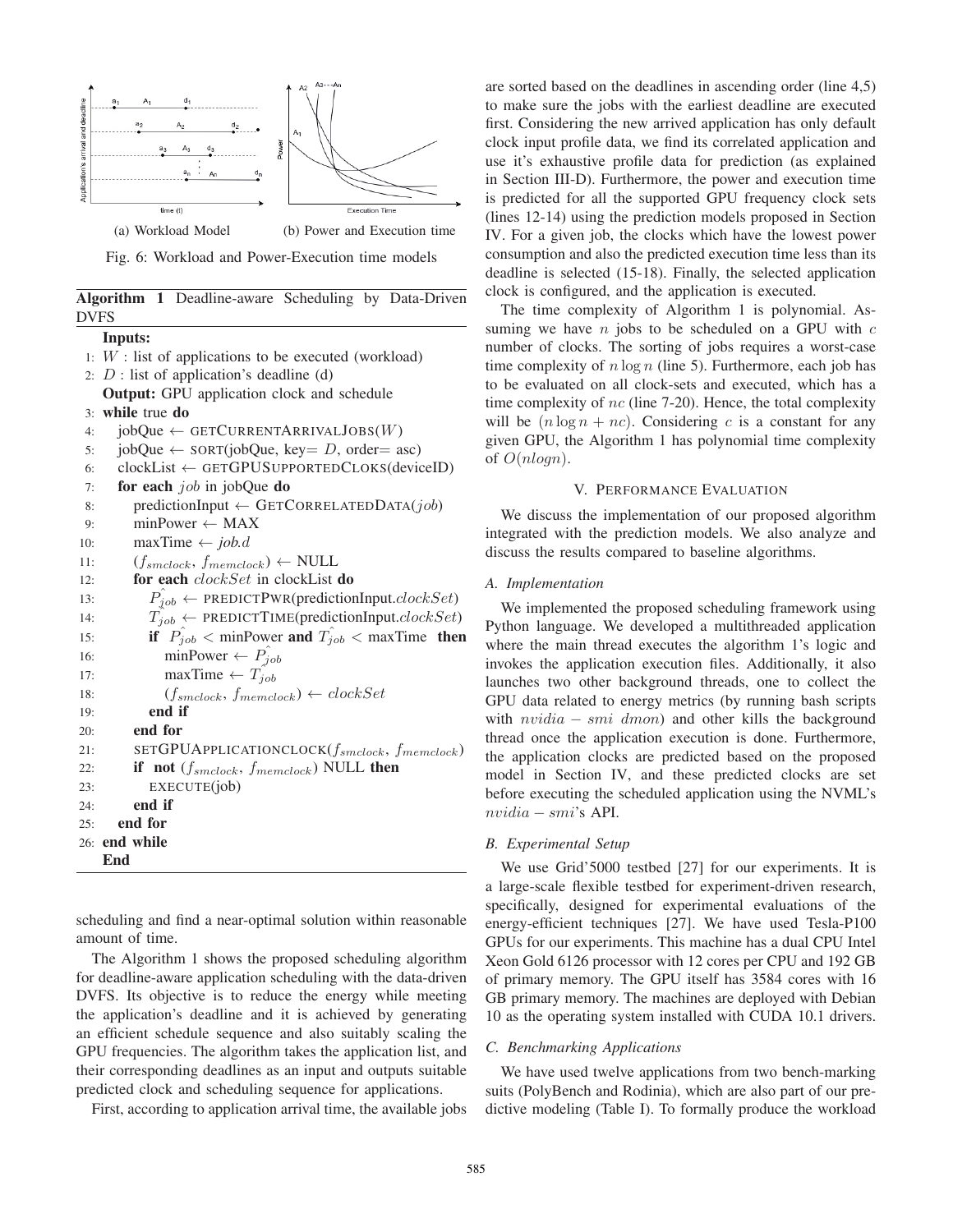

Fig. 7: Average energy consumption of applications



Fig. 8: Average total energy consumption of GPU

model described in Figure 6a, initially, we use GPU default application clocks run time ([715, 1189] MHz for Tesla-P100) as a reference to our application's execution time. Also, the application's arrival time and deadline are calculated based on the normal distribution. For the arrival time, the minimum and maximum value range of distribution are set to (1, 50), and for the deadline, it is set to  $(1, 2 \times$  execution time). This is to make sure that the application's deadline can have a maximum value of twice their execution time. All these applications are CUDA-based implementation, and configurations are shown in Table I.

## *D. Analysis of Results*

We evaluate the proposed algorithm 1 against two baselines. *(1): Default Clock (DC)*: GPU frequencies are set to default application clocks. The applications usually run on default clocks under normal conditions *(2): Max Clock (MC)*: GPU frequencies are set to maximum possible frequency domains. This is a widely used technique in the form of near-threshold computation or computational sprinting to finish the execution as fast as possible under strict performance requirements [28]. We represent our proposed policy as D-DVFS, data-driven DVFS.

Figure 7 depicts energy consumption of various applications by different policies. Both the MC and DC policies consume a much higher amount of energy as compared to our proposed data-driven frequency scaling (D-DVFS). Particularly, the MC consumes more energy than the other two policies. Since D-DVFS sensibly configures the clocks to the lowest possible



Fig. 9: Application arrival and deadline times



Fig. 10: Normalised application completion time compared to deadline

energy consumption, it leads to significant energy savings for the application.

The total average GPU energy consumption can be seen in Figure 8. MC, DC, and D-DVFS have an average of 452.06 (W.S), 392.02 (W.S), and 338.01 (W.S), respectively. In other words, D-DVFS consumes 15.07% and 25.3% less than MC and DC policies, respectively. The results confirm that D-DVFS selects energy-efficient frequencies for application execution.

The application's arrival and deadline time generated using distribution are shown in Figure 9. Accordingly, the normalized application completion time achieved using our scheduling and baseline policies is shown in Figure 10. The D-DVFS policy meets all the deadlines. It tends to execute near to the deadline requirement of applications as it scales to the frequency that has high energy efficiency and predicted execution time that meets the deadline. Although DC and MC policies execute faster, their deadline-agnostic nature tends to run the applications with high frequency and thus spending more energy. Furthermore, D-DVFS with much lower frequency executes faster in a few scenarios (for application backprop and particle float, refer Figure 10), which represents, faster execution of applications do not have high frequency all the time. Such condition usually happens when the application has significant I/O wait or dependency stalls and setting the higher frequency in such scenarios wastes more power. Nevertheless, our approach inherently learns such behavior and adapts accordingly.

The GPU frequency scaling behavior for different applications is depicted in Figure 11. Here, MC and DC always operate statically with the highest possible and default frequencies of the GPU. However, D-DVFS selects much lower frequen-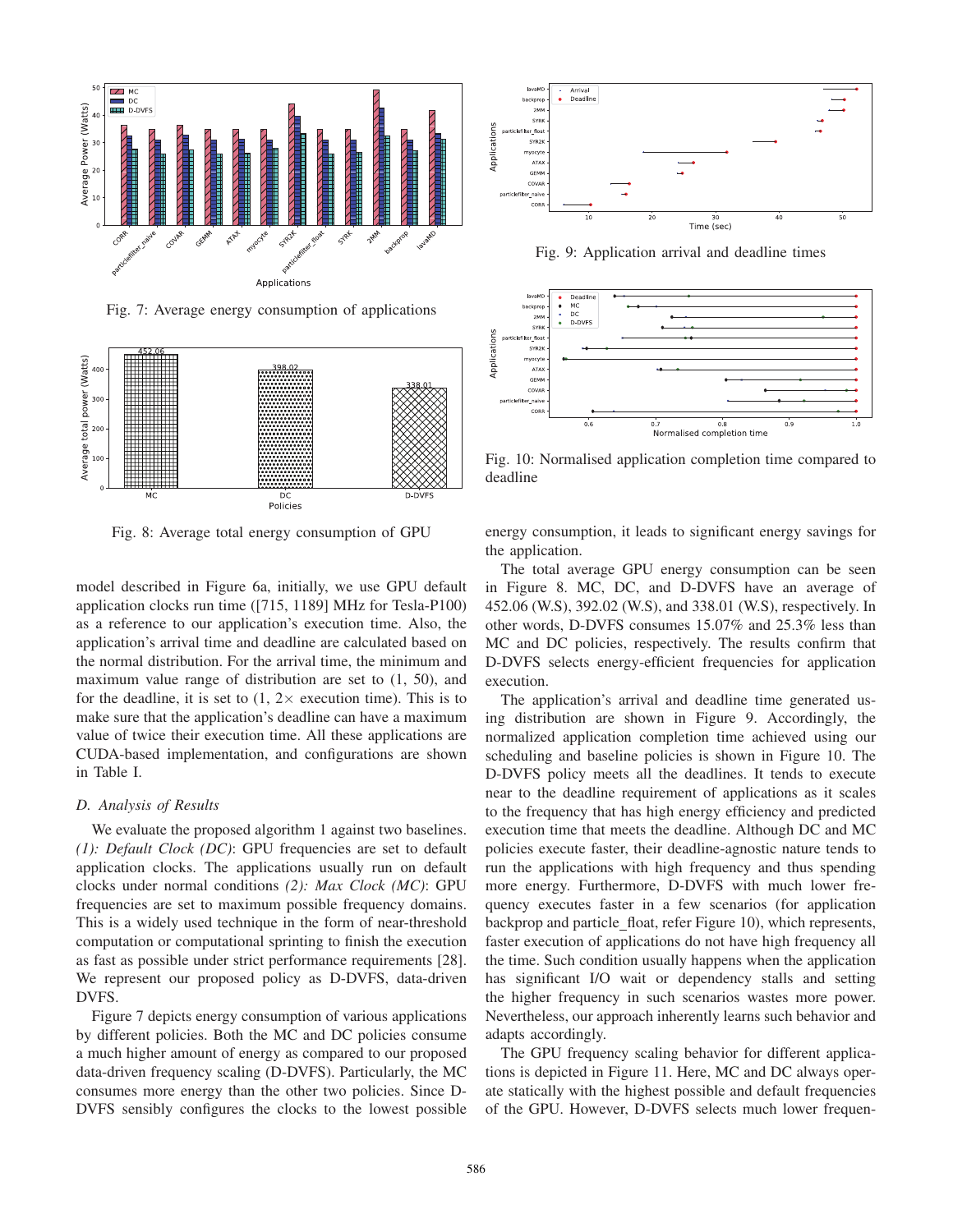

Fig. 11: Frequency Scaling by different policies



Fig. 12: Actual and prediction values in scheduling

cies for most of the applications, which are sufficient enough to meet the deadlines. Moreover, for applications that demand faster execution to meet their deadlines, it appropriately scales the frequency and chooses the efficient higher frequency range, this can be evidenced in Figure 11 for the applications *lavaMD* and *myocyte*.

The accuracy of prediction models in the scheduler is vital for achieving the stated objective. The performance of energy and time prediction models is shown in Figure 12. The predicted values closely follow the actual measurements from the executions showing the accuracy of predictions and thus assisting the scheduler efficiently for frequency scaling.

Therefore, the optimal configuration of frequencies is vital to reduce GPU energy consumption. It is more necessary when different applications have different deadlines. This is the most real case where multiple users submit parallel GPU jobs with their expected deadlines (in the form of wall-time in HPC environments). Employing such techniques, provided they have single execution profiled data, will benefit primarily to save the system energy and also provide better service for application users.

## VI. RELATED WORK

Several researchers have studied a different aspect of GPU DVFS optimization. The existing GPU frequency and performance estimation models can be classified into three types. First, the analytical models [29] [22], [30], which uses the mathematical relationships between different system components and workload characteristics. Second, static models [15], [16], usually constructed using source code level metrics or static hardware specifications. Finally, machine learning models [23], [12], where different predictive models are employed to estimate the required parameters accurately.

Losch et al. [31] present an accurate analytical energy model for a task execution on heterogeneous nodes by characterizing the application execution and energy model. Some works have also explored techniques like power capping and scheduling [25], [22] for energy optimization using DVFS and task mapping. The authors in [25] have used empirical, analytical models to configure the CPU-GPU frequency to execute applications within a power budget. Chau et al. [22] have studied energy-efficient job scheduling in CPU-GPU systems by regulating the DVFS. The authors proposed analytical approximation algorithms with linear programming (ILP) model and introduced a heuristic algorithm to solve this problem. Although analytical models are fast, they fail to accurately estimate the intended metrics due to their sensitivity to different parameters involved in the modeling.

The static models rely mostly on the source-code or compiler level metrics to build the models. Wang et al. [15] proposed a hybrid framework for fast and accurate GPU performance estimation through source-level analysis. They used a total of 23 parameters collected from the hardware specifications, simulation traces, and the source code. Fan et al. [16] also studied predicting the energy and performance using the static source code features from several real and synthetic open-CL kernels. Although their prediction model relies on ML techniques (Support vector regression- SVR), the training data is collected from the static source code features. They use Pareto-set of frequency configurations to find the optimal scaling values between speedup and energy further. However, models built using static features perform poorly when applied to different GPU architectures as each device has a different response to the energy and execution time. Therefore, it is beneficial to build models with actual data from the real-platforms.

Machine Learning (ML) models have been used by researchers recently in GPUs DVFS management. Wu et al. [23] proposed a neural network model to estimate the scaling curve of application with different hardware configurations. While their objective is tuning different hardware parameters, we instead focus more on configuring the frequency domains to facilitate the efficient DVFS for application execution. Similarly, Guerreiro et al. [12], investigated the DVFS-aware application classification to improve GPU efficiency. They characterize the applications using the nine different application profiling features and classify the workloads based on the hierarchical clustering and neural network classifier. Our approach is different where we predict the energy and time with varying settings of the clock while this method classifies application into different domains and optimize accordingly. Furthermore, Tang et al. [32] carried out an empirical study of GPU DVFS on energy and performance of deep learning workloads. They analyze the effect of DVFS with different core frequencies while training the deep neural networks